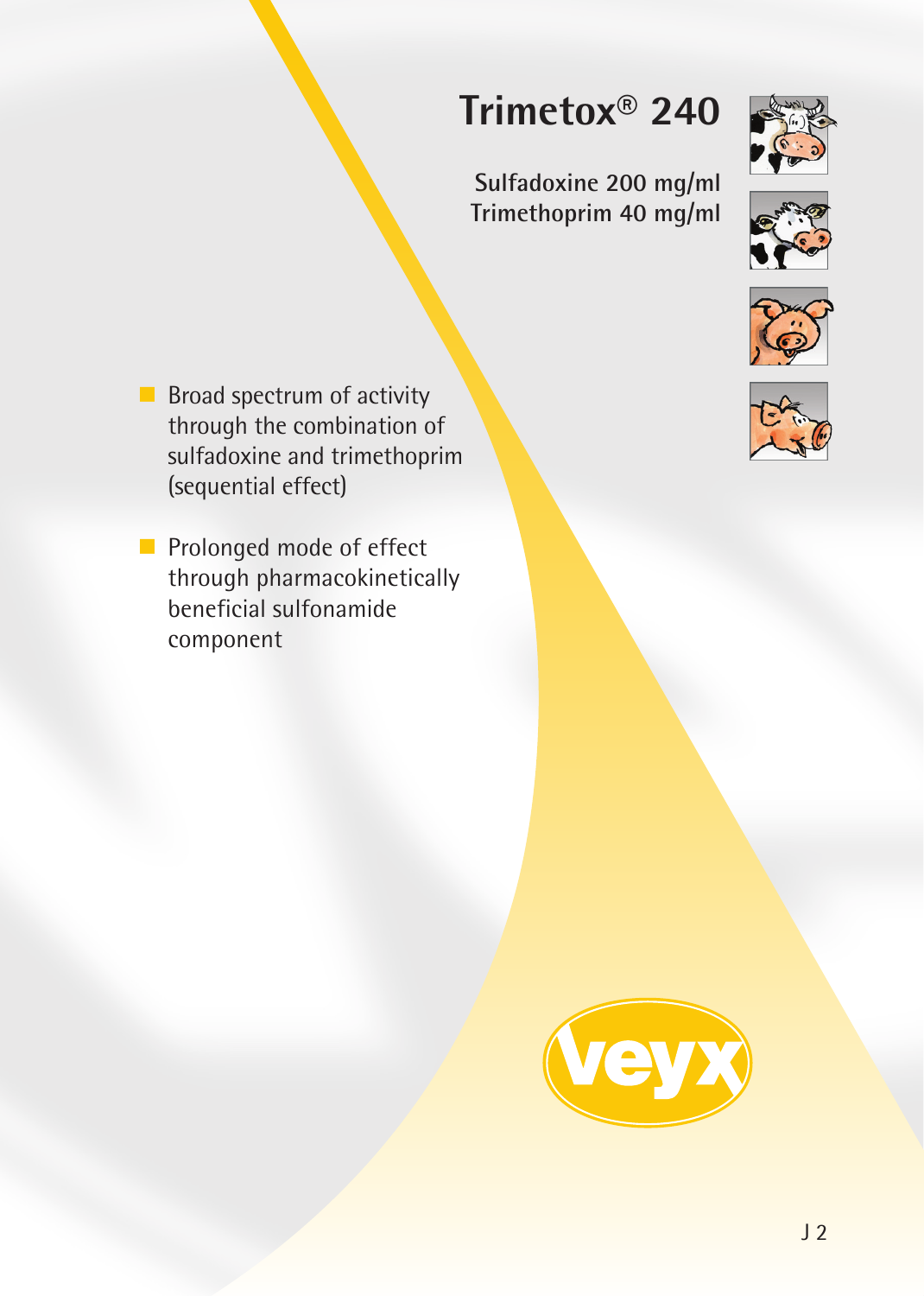

Trimethoprim-sulfonamide combinations continue to present valuable chemotherapeutic agents within veterinary medicine. A broader spectrum of pathogens is covered and the efficacy increased through the combination of both active substances.

A synergistic effect occurs. The combination has an antibacterial effect against numerous gram-positive and gram-negative bacteria (*E. coli*, Shigella species, Klebsiella species, *Proteus vulgaris*, Pasteurella species, Staphylococci, Streptococci, Pneumococci, Salmonellae, Acranobacterium species etc.) as well working as a coccidiostat against various Eimeria species (*E. tenella*, *E. necatrix*, *E. maxima*, *E. brunetti*, *E. acervulina* etc.) Compared to other sulfonamides, the sulfadoxine contained in Trimetox® 240 offers the advantage of a prolonged effect and from the pharmacological point of view is thus suited for the combination with trimethoprim.

The long-acting sulfadoxine counteracts the relatively short half-life of trimethoprim, thereby bridging those subtherapeutic treatment phases characterized by a lack of trimethoprim.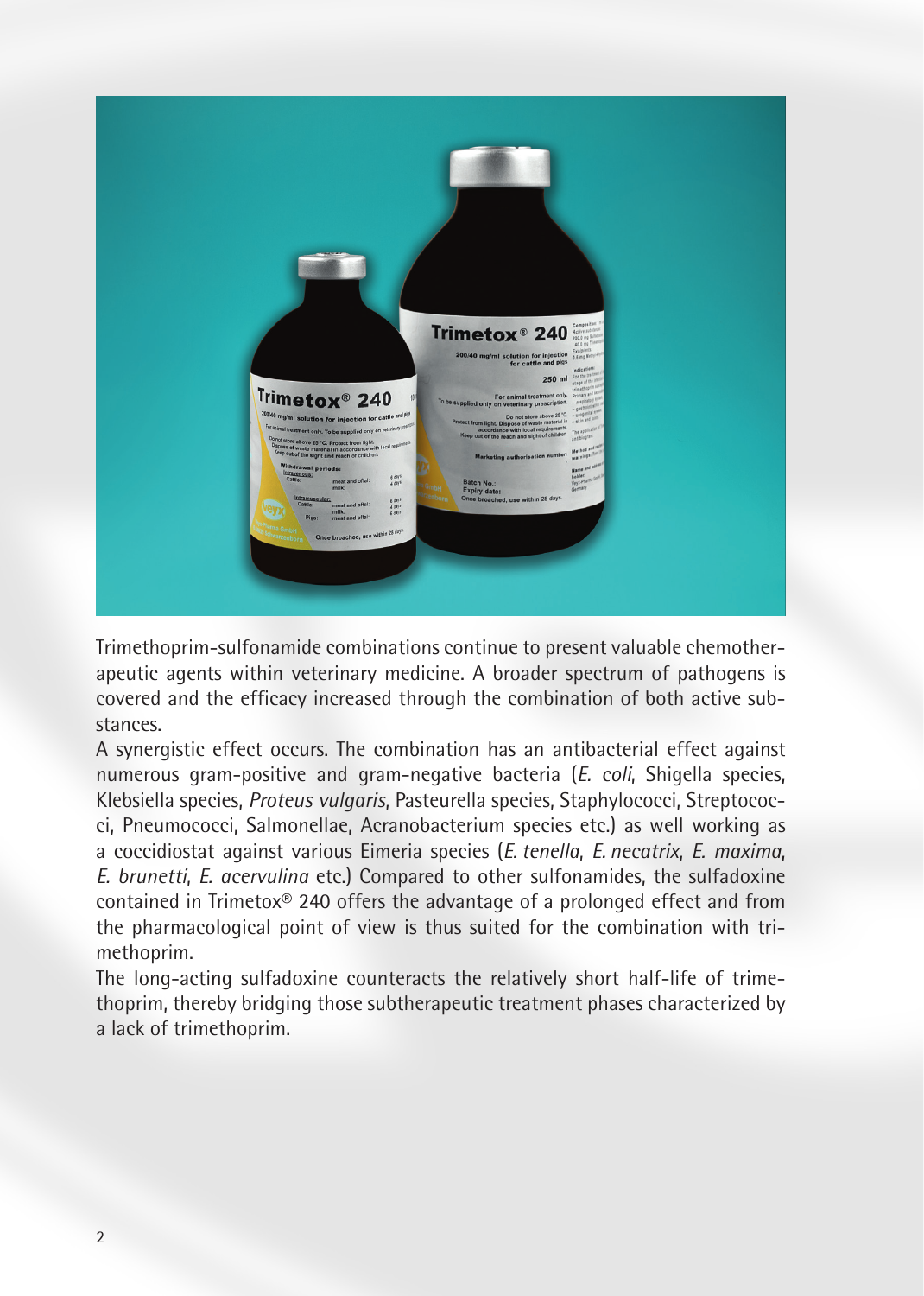# **Trimetox® 240**

200/40 mg/ml, injection solution for cattle and pigs Active substances: Sulfadoxine, Trimethoprim

# **Active substances and other ingredients**

| Active substances:       |             |
|--------------------------|-------------|
| Sulfadoxine              | 200.0 mg/ml |
| Trimethoprim             | 40.0 mg/ml  |
| Excipients:              |             |
| Methyl-4-hydroxybenzoate | $0.5$ mg/ml |

### **Indications**

For the treatment of infectious diseases in the early stage of the infection caused by sulfadoxine and trimethoprim susceptible pathogens: Primary and secondary infections of the

- respiratory system,
- gastrointestinal tract,
- urogenital system,
- skin and joints.

# **Contraindications**

Trimetox® 240 should not be used in case of

- hypersensitivity against sulfonamides or trimethoprim,
- resistance against sulfonamides or trimethoprim,
- severe liver and kidney function disorders,
- fluid losses,
- blood count disorders.

The intravenous application of Trimetox® 240 in case of a preceding or simultaneous application of substances that affect the central nervous system (e. g. anaesthetics, neuroleptics) should be avoided.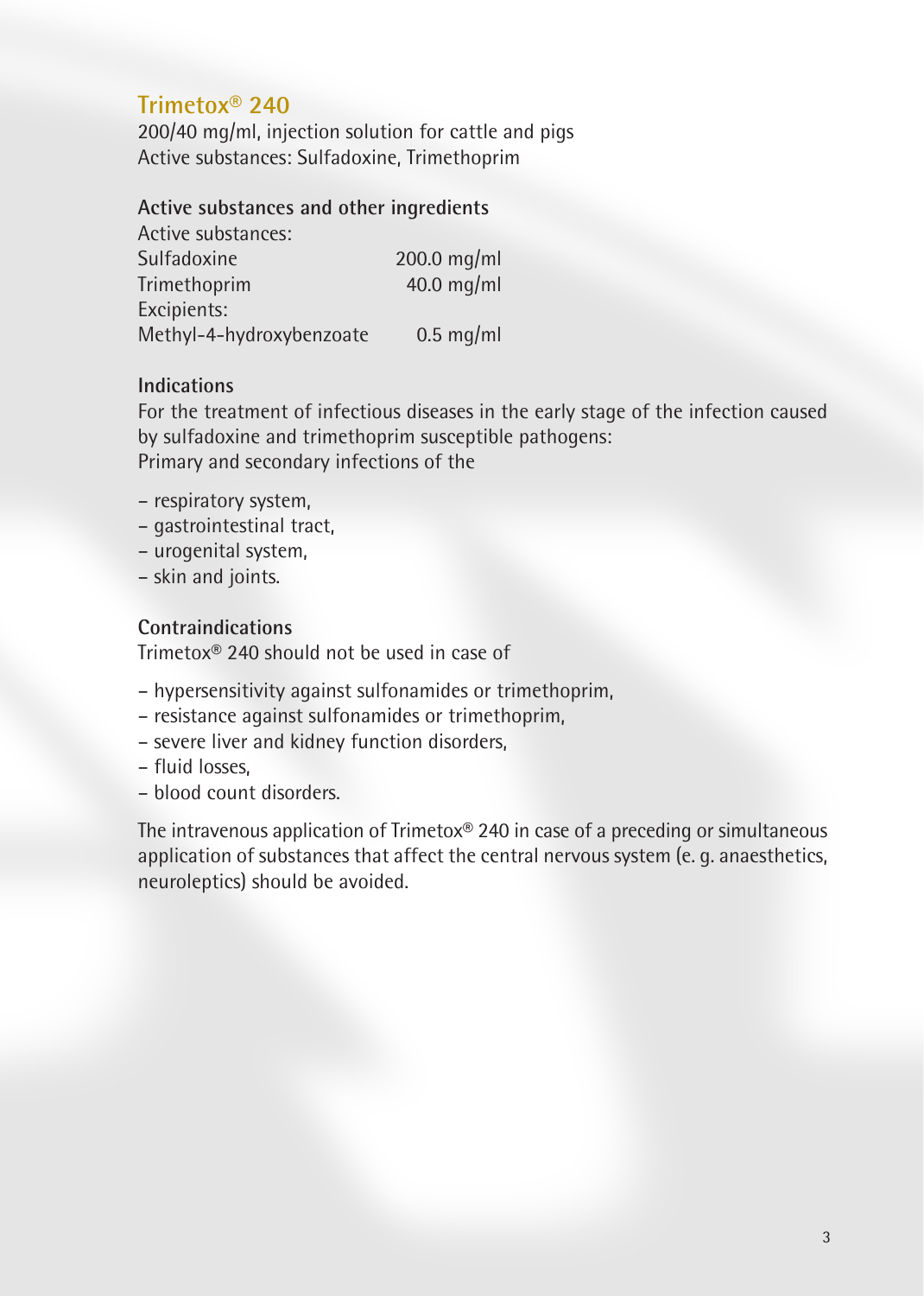## **Adverse reactions**

After use of Trimetox® 240 the following symptoms may occur

- Irritations at the injection site following intramuscular application,
- Liver damages,
- Kidney damages,
- Changes in the blood picture (e.g. haemolytic anaemia, agranulocytosis),
- Sensitising reactions (e.g. exanthemas, fever).

Following intravenous application in cattle, systemic reactions of short duration may occur (dyspnoea, excitation) in individual cases.

In case of the occurrence of allergic reactions the medicine should be discontinued immediately and symptomatically treated:

For anaphylaxis: epinephrine (adrenalin) and glucocorticoids i.v.

For allergic skin reactions: antihistamine and/or glucocorticoids.

If you notice any serious effects or other effects not mentioned in this leaflet, please inform your veterinary surgeon.

**Target species** Cattle, pigs

## **Dosage for each species, routes and method of administration**

For intravenous or intramuscular application.

25 mg sulfadoxine-trimethoprim combination/kg body weight (b.w.)/day,

equating to 1 ml injection solution/9.6 kg b.w./day

To ensure correct dosage and to prevent underdosage the body weight should be determined as accurately as possible. The recommended dosage should be applied in cases where pathogens exhibit sensitivity to both active ingredients.

*Cattle, calves:* For intravenous or intramuscular application. *Pigs, piglets:* For intramuscular application.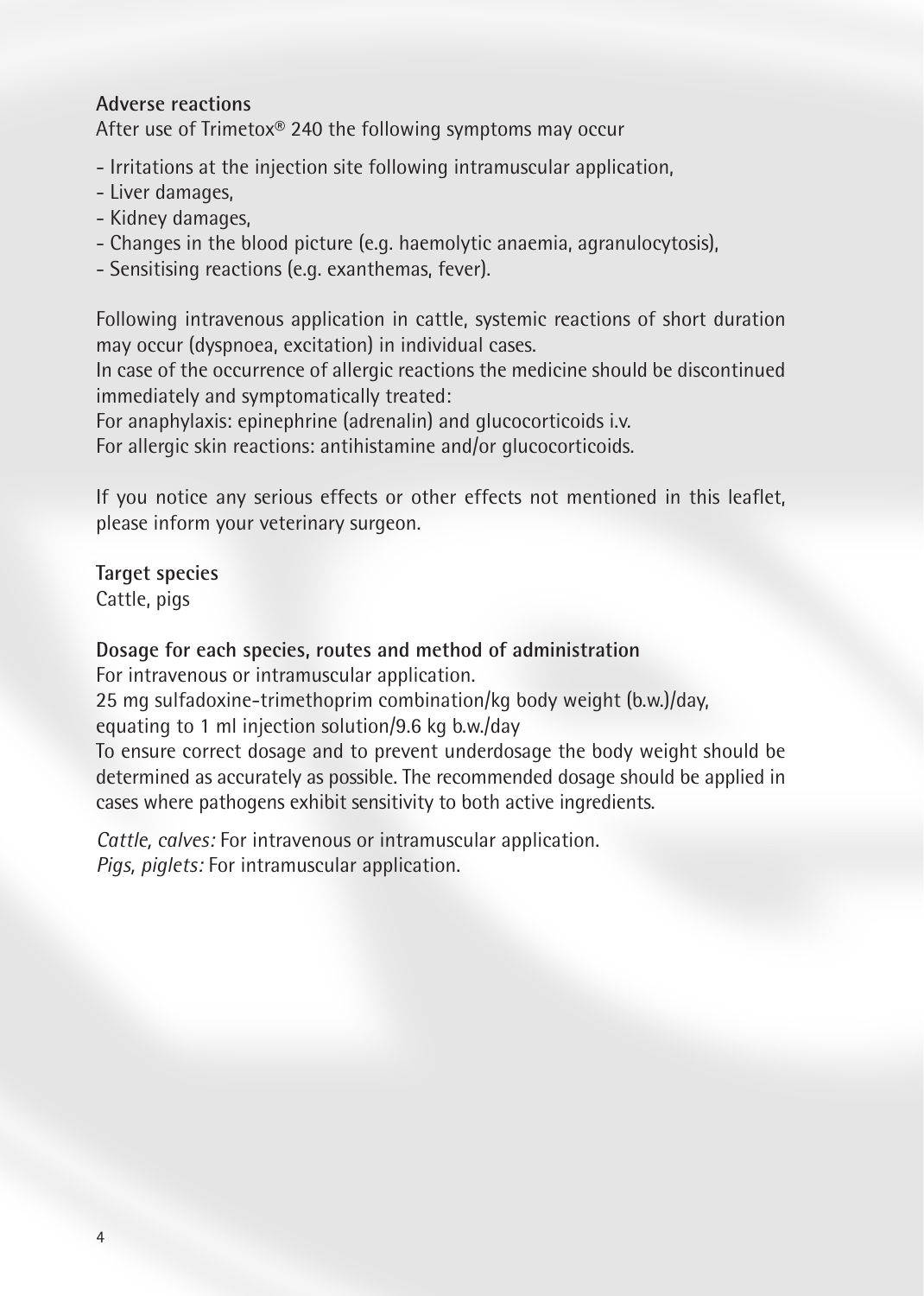# Advice:

Because of the tissue irritating characteristics of Trimetox® 240, larger injection volumes administered intramuscularly in cattle should be given at different injection sites.

The treatment duration should at least cover 3 days, however, better 5 – 7 days. Following the subsidence of the disease symptoms Trimetox® 240 should be given for at least 2 further days.

Should there be no significant improvement in the state of the disease following one day of treatment, then it is advised that the treatment should only continue on the basis of an antibiogram; where applicable a change in therapy may be required.

# **Advice on correct administration**

Maximum injection volume per injection site: 10 ml in cattle. Further details see "Special warnings".

### **Withdrawal period**

| Intravenous:   | Cattle: | meat and offal<br>milk | 6 days<br>4 days |
|----------------|---------|------------------------|------------------|
| Intramuscular: | Cattle: | meat and offal<br>milk | 6 days<br>4 days |
|                | Pigs:   | meat and offal         | 6 days           |

# **Special storage precautions**

Keep out of the reach and sight of children.

Do not use after the expiry date stated on the label and the outer carton.

Keep the bottle in the outer carton and protect from light.

Shelf life after first opening the container: 28 days.

After the expiry of this period the remainder of the drug in the container is to be disposed of.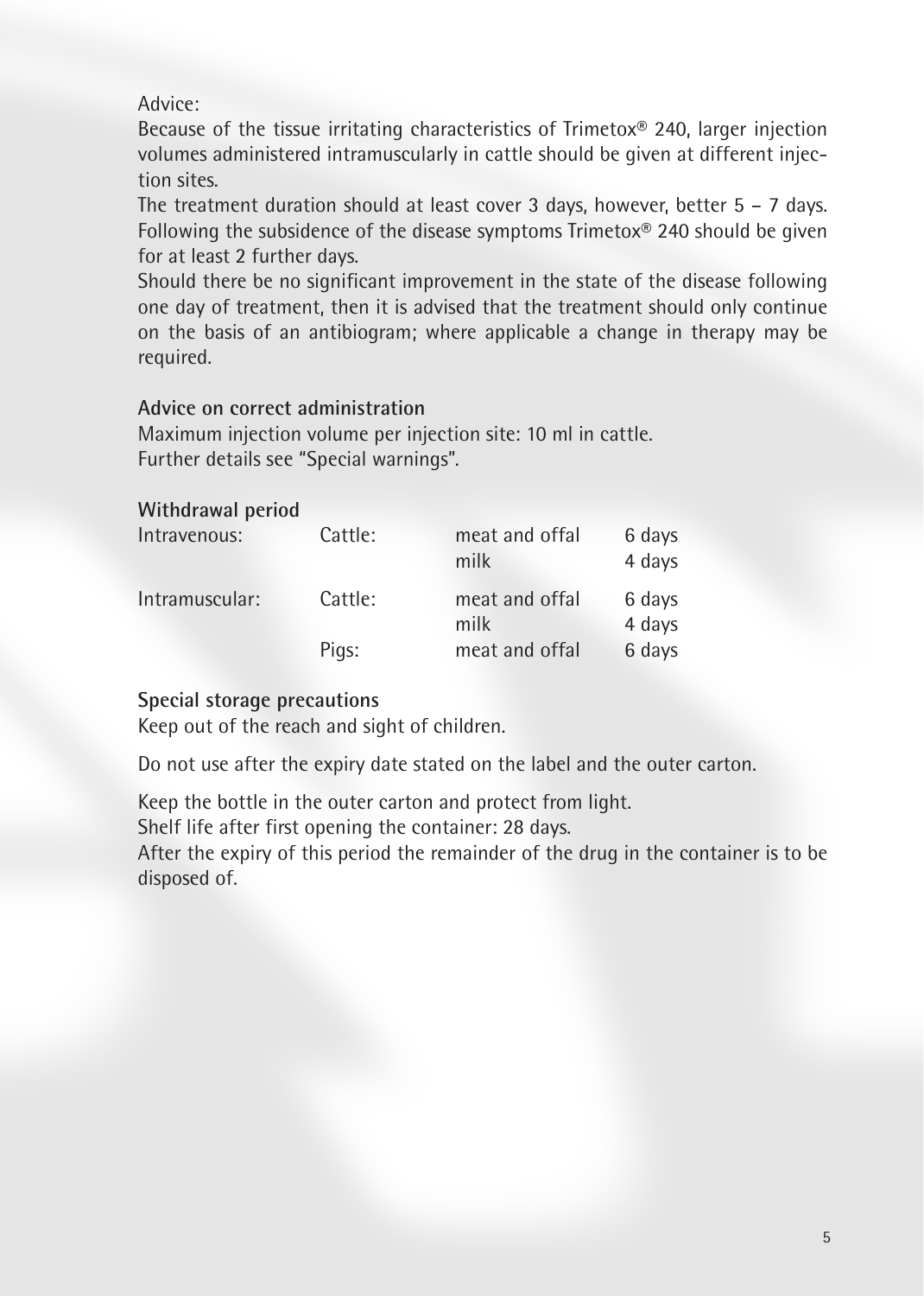# **Special warnings**

Special warnings for each target species None.

### Special precautions for use in animals

The application of Trimetox® 240 should be subject to an antibiogram. In neonates, Trimetox® 240 should be used under strict indication only. To avoid kidney damages caused by crystalluria an adequate fluid intake during the therapy is required. The urine may possibly be alkalized.

*Cattle:* Life-threatening shock reactions may occur as a consequence of the propylene glycol content. Therefore, the injection solution should be administered slowly and should be close to body temperature. The injection should be stopped at the first sign for intolerance, if required shock treatment should be initiated.

Special precautions to be taken by the person administering the veterinary medicinal product to animals

Due to the risk of sensitization, direct contact with the user's skin or mucous membranes should be avoided.

# Use during pregnancy, lactation or lay

The safety of the administration of sulfonamides during pregnancy has not been verified. They should only be used when the benefit of treatment is significantly higher than possible risks.

# Interaction with other medicinal products and other forms of interaction

Trimetox® 240 should not be co-medicated to

- hexamethylentetramine (methenamine),
- phenylbutazone,
- local anaesthetics from the paraaminobenzoic acid ester group (procaine, tetracaine), as they may locally reverse the effects of sulfadoxine.

### Overdose (symptoms, emergency procedures, antidotes), if necessary

Following the absorption of high levels of sulfonamides, atactic movements, muscular twitching and spasms, along with comatose conditions and liver damages are primarily observed. For symptomatic treatment of the neurotropic effects central sedating substances, e.g. barbiturates should be administered.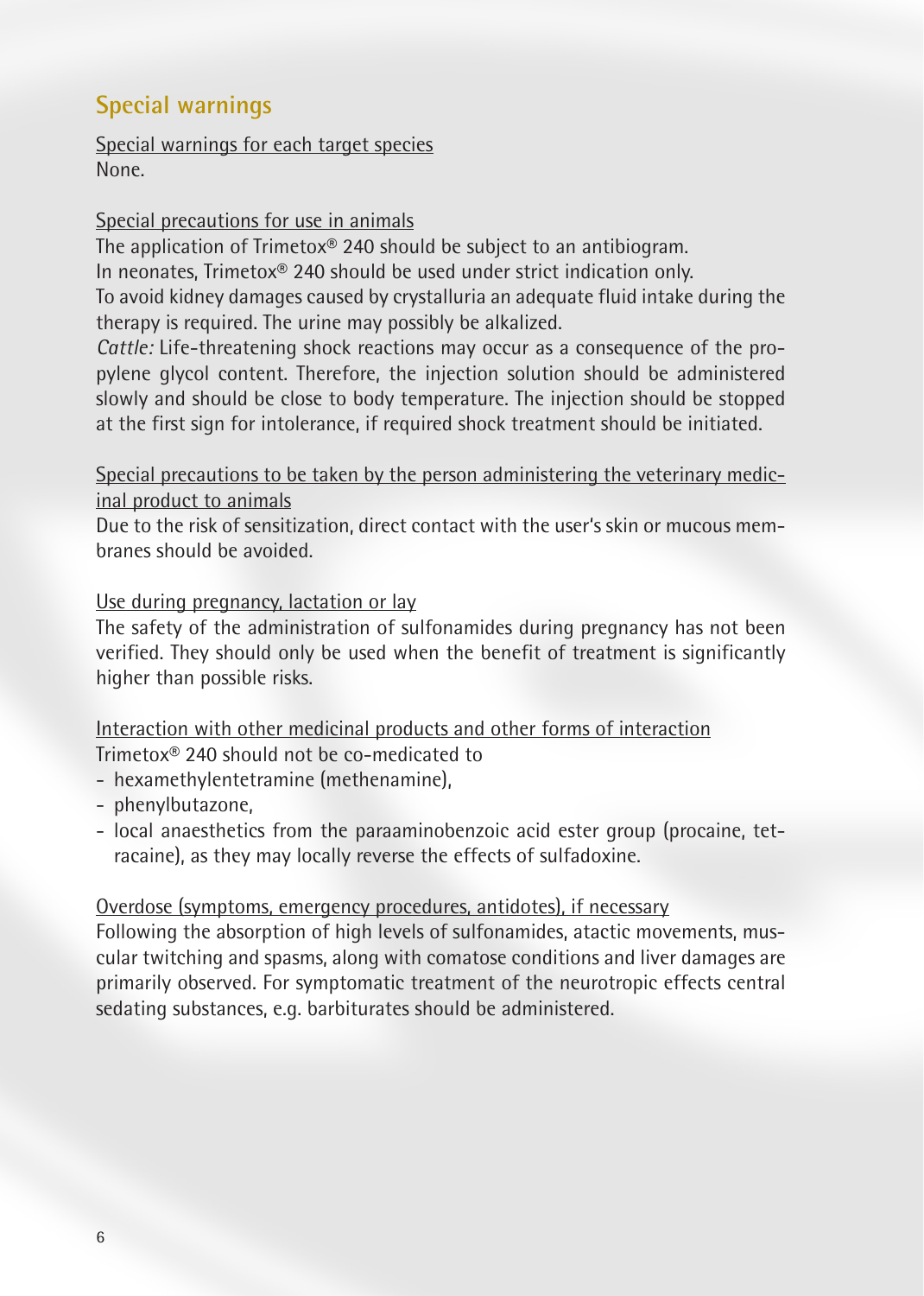In addition to vitamin K or folic acid treatment, an increase of the renal excretion of sulfonamides is achieved using alkalizing substances (e.g. sodium carbonate).

#### Incompatibilities

Intravenous application of Trimetox® 240 in case of a preceding or simultaneous application of substances that affect the central nervous system (e. g. anaesthetics, neuroleptics) should be avoided.

# **Special precautions for the disposal of unused product or waste materials, if any:**

Any unused veterinary medicinal product or waste material derived from such veterinary medicinal product should be disposed of in accordance with local requirements. Ask your veterinary surgeon how to dispose of medicines no longer required.

To be applied only on veterinary prescription.

# **Package sizes**

100 ml bottle 250 ml bottle

**The information given in this product brochure conforms to the state of knowledge on completion. Please read the package leaflet before using the veterinary medicinal product.**

The provisions of a national marketing authorisation, which may be different from the details given in this brochure, are binding.